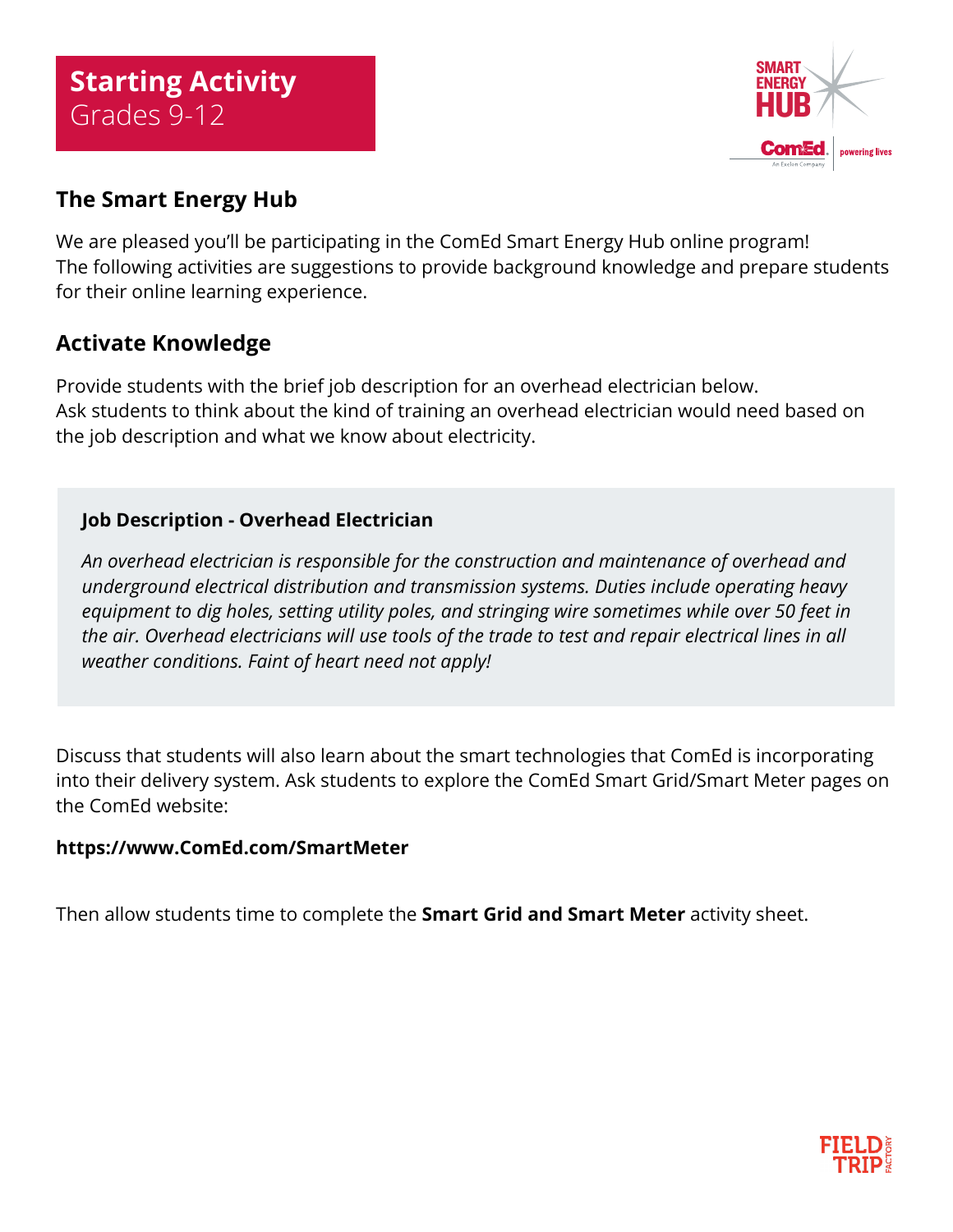

Introduce the following vocabulary that will be used in the online experience.

**Meter** – an instrument on a house or other building that measures and tells the amount of energy used, including when it was used

**Substation** – a place where the strength of electricity is changed on its way from the power plant to homes, schools, and businesses

**Power lines** – cables that carry electricity from the power plant to homes, schools, and businesses

**Transformer** – a machine that changes the strength of electricity traveling from the power plant to homes, schools, and businesses

**Generator** – a machine that makes electricity using spinning or moving parts

**Circuit** – a loop or path through which electricity flows

**Kilowatt Hour** - the measure of the amount of energy used in one hour